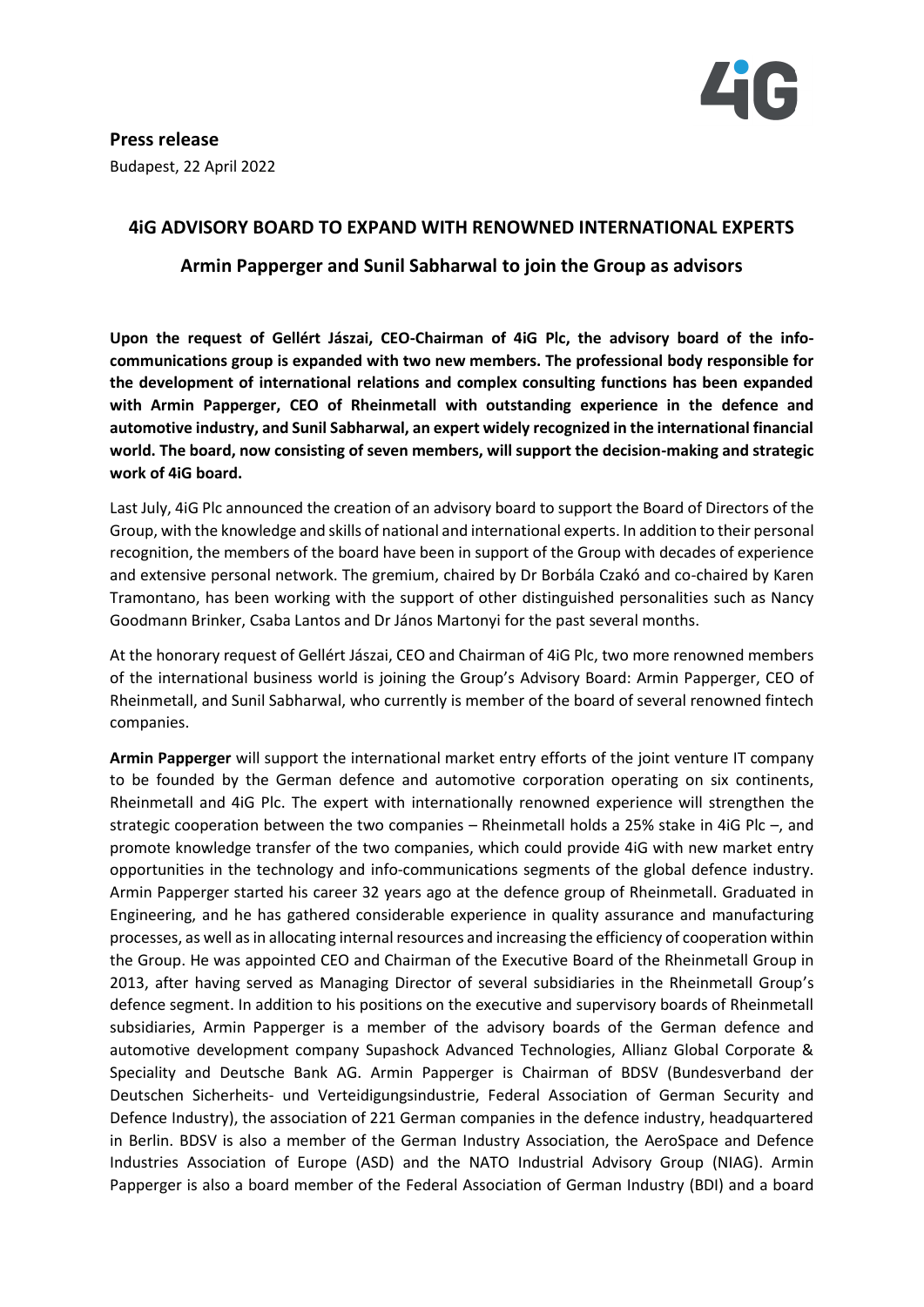

member of Förderkreis Heer, an association-based lobby organisation in support of the armed forces of Germany.

**Sunil Sabharwal** is an independent investor who has served on the boards of several leading fintech companies and has extensive experience in international corporate finance, venture capital, telecommunications and mergers and acquisitions (M&A). He is currently on the boards of Thunes based in Singapore and Finexio headquartered in Florida and is an advisor to the Blackstone Growth Equity Fund. In 2014, US President Barack Obama nominated him to be the US Board member at the International Monetary Fund (IMF), a position to which he was confirmed by the US Senate. During his tenure, Mr Sabharwal was the only confirmed US board member at the IMF. Upon the completion of his term, he was awarded the Distinguished Service Award, one of the highest honours bestowed by the U.S. Treasury Department. During his distinguished career, Mr. Sabharwal has worked for remarkable companies such as GE Capital / GE Equity, First Data Corporation/Western Union, the European Bank for Reconstruction and Development (EBRD) and Coopers and Lybrand.

The Advisory Board, which supports 4iG's Board of Directors, strengthens the regional growth strategy of the company, with the main objective of enhancing the international integration of the firm. In Hungary and the Western Balkans region, the info-communications Group has built strategic positions in the telecommunications industry in addition to IT. Recent acquisitions have made 4iG Group the second largest telecoms operator in Hungary and the leading telco provider in Albania and Montenegro. The Group employs 6,900 colleagues, the shares of the company are traded in the premium section of the Budapest Stock Exchange.

*– end –*

## **Background:**

### A brief overview of the members of the Advisory Board:

### **Borbála Czakó, Chair of the Advisory Board**

### Founding President IoD Hungary, Chartered Director

Financial strategist and diplomat. She is former Hungarian Ambassador to the UK and Honorary President of the Hungarian Business Leaders Forum, established by the Prince of Wales. During her professional career, she has served in various top-level management positions, including Chief of Mission for the World Bank, CEO of EY Hungary, Regional Managing Partner for CEE EY at Mergers & Acquisition Services. She has worked in New York, Washington D.C., Africa, and several European countries, including as a member of EY's global management team in London. Borbála Czakó has a strong international stakeholder network in business, diplomacy, governmental, international organisations, academia, and regulatory and public policy. She has earned significant board experience and has recognised credibility in public and private circles. Borbála Czakó earned her MBA degree at Tulane University in the USA. She earned a degree in Technical Sciences before graduating from University of Economics in Budapest. She received her Chartered Director Degree from the Royal Institute of Directors (IoD) in London.

- She retains a fixed place on Forbes Magazine's the 50 most influential Hungarian women;
- Honorary citizen of the City of London, 2008;
- Manager of the Year for Society, 2020.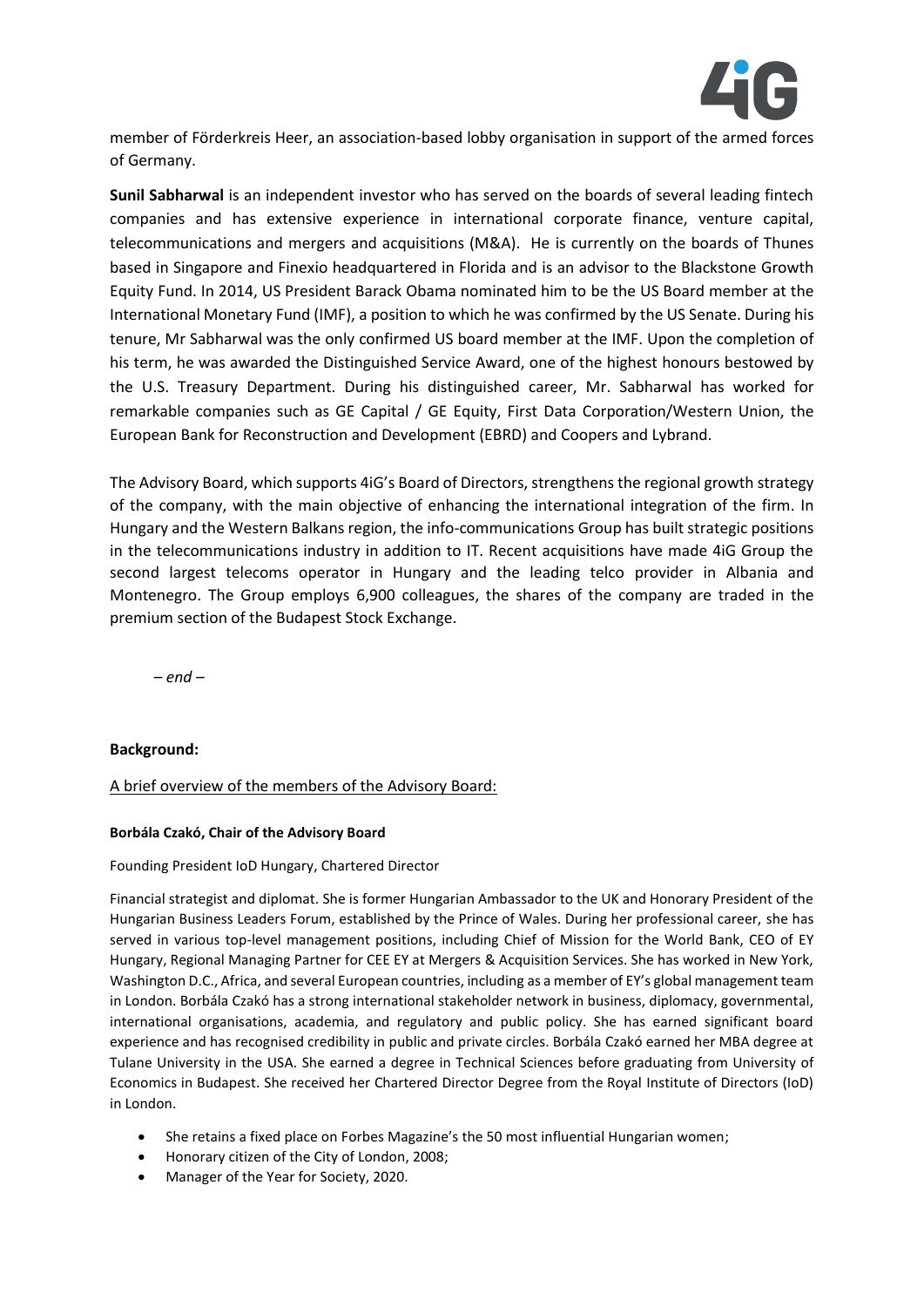

**Karen Tramontano**, Co-chair of the 4iG Advisory Board. She is the Co-Founder and CEO at Blue Star Strategies LLC, that provides corporate, institutional, and public sector clients with result-oriented strategies. From 1997 to 2001, Ms Tramontano served in the White House as Deputy Chief of Staff to President William Jefferson Clinton and counsellor to Erskine Bowles and John Podesta. Her portfolio encompassed a wide range of issues, including international trade and transatlantic relations as well as economic and financial issues concerning the World Trade Organization, the World Bank, and the International Monetary Fund. Ms Tramontano is the Founder and President of the Global Fairness Initiative, a non-profit organization working to promote a more equitable and sustainable approach to globalization.

**Sunil Sabharwal** graduated from London Business School and the Ohio State University. He is the founder and former head of the Budapest office of the European Bank for Reconstruction and Development (EBRD). He currently serves on the advisory boards of several leading fintech companies, including Thunes, headquartered in Singapore, and Finexio, based in Florida. He is also an adviser to the Blackstone Growth Equity Fund. Most recently he served as Chairman of Earthport Plc, a company listed on the London Stock Exchange's AIM Market, prior to its acquisition by Visa. He was a member of the IMF's U.S. Executive Board from 2014 to 2018. At the end of his tenure at the IMF, Steve Mnuchin, the U.S. Treasury Secretary, awarded him with one of the highest honours of his career, the Distinguished Service Award. Sunil Sabharwal is a distinguished athlete, fencer and member of the Executive Committee of World Athletics. In the past, he has been involved with numerous sportsrelated organisations, including the IOC's Sustainability and Legacy Committee and the International Fair Play Committee. In 2008, he was the Head of Mission for the US Olympic fencing team in Beijing. He has also served on the Boards of Directors of both the U.S. and International Fencing Federations, and on the Board of Directors of the LA2028 Olympic Bid.

**Armin Papperger** has been working for the Düsseldorf-based Rheinmetall AG since 1990. He has been CEO and Chairman of the Group Executive Board since 2013 and is also responsible for the company's defence industry sector. After graduating in Engineering, he began his career in quality control in Rheinmetall's defence division, and from 2001 he was appointed Managing Director of several defence subsidiaries. In July 2007, he was appointed Head of the Weapons and Ammunition Division, and from the beginning of 2010 he was also responsible for the Automotive and Weapons and Ammunition divisions. The renowned German expert is a member of the advisory boards of Supashock, Allianz Global Corporate & Speciality and Deutsche Bank AG, Chairman of the BDSV (Bundesverband der Deutschen Sicherheits- und Verteidigungsindustrie, Federal Association of German Security and Defence Industry), board member of the Federal Association of German Industry (BDI, Bundesverband der Deutschen Industrie) and a board member of Förderkreis Heer, the organization supporting the armed forces of Germany.

**Nancy Goodman Brinker** is one of America's most influential people (named one of the 100 most influential people by TIME magazine in 2008). She is included in *21 Women to Watch* in 2021, compiled by Brown Brothers Harriman, one of the oldest and largest private and investment banks in the USA. She is an iconic leader of the anti-breast cancer movement and director of the Susan G. Komen Foundation, which she founded, and named after her sister who died of breast cancer. To date, the Foundation has invested more than USD 3.2 billion in cancer research and related activities. Nancy Brinker also co-founded The Promise Fund of Florida, a communitycentric and innovative non-profit organisation that addresses health inequities and disparities to fight the unnecessary progression of breast and cervical cancer. She was awarded the highest civilian decoration, the Presidential Medal of Freedom by Barack Obama in 2009, and was appointed as the Goodwill Ambassador of the World Health Organization (WHO). Between 2001-2003, she served as US Ambassador to Hungary, and she was White House Chief of Protocol between 2007-2009.

**Csaba Lantos**, economist and businessman. He headed securities trading and investment fund management at Creditanstalt Group between 1989-2000. From 1997, he was CEO of CA IB Értékpapír Co., the investment bank controlling the entire Creditanstalt Group. Between 2000-2007, he was Deputy CEO and Member of the Board of Directors at OTP Bank Co. He was Member of the Stock Exchange Council which founded the Budapest Stock